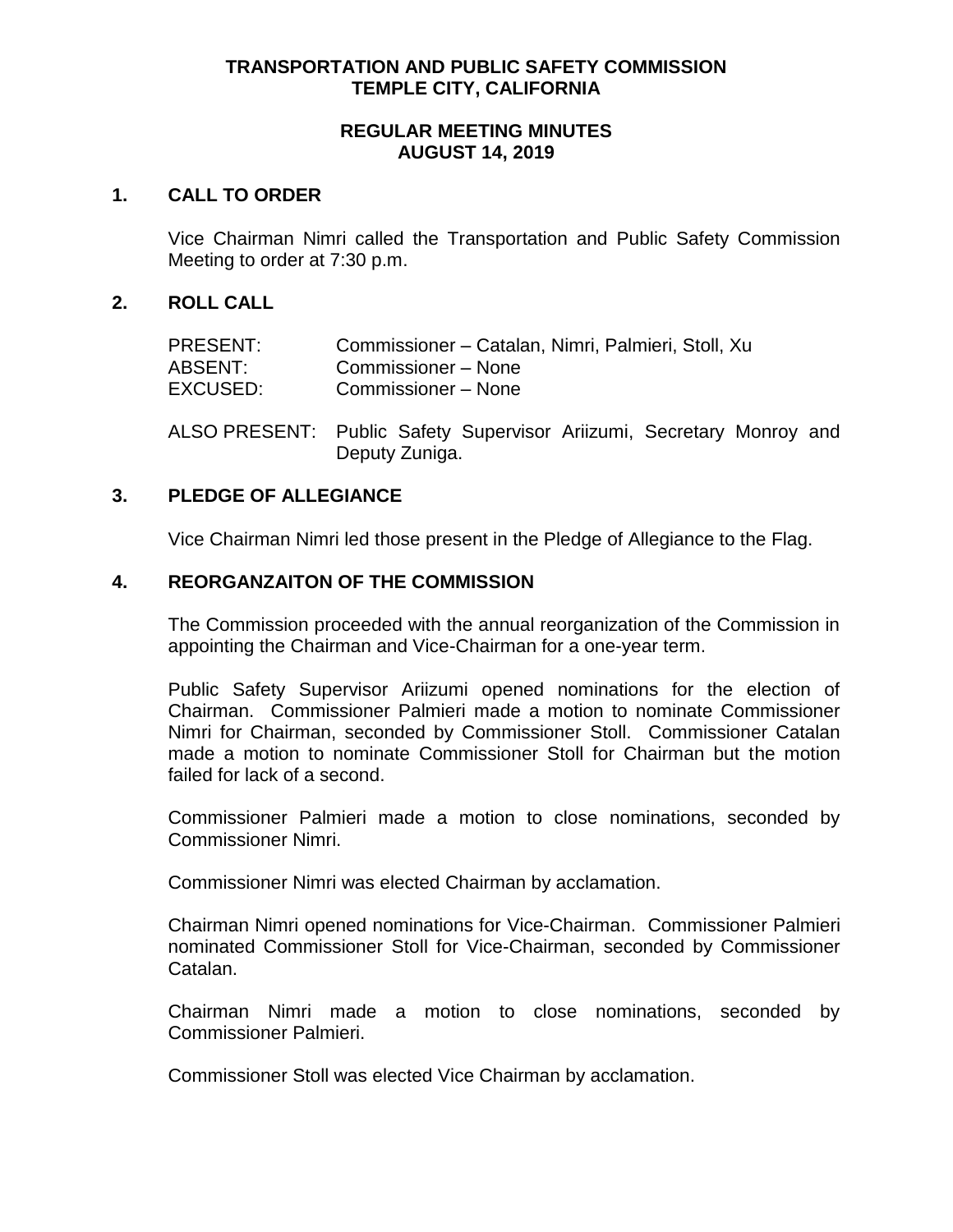## **5. PUBLIC COMMENTS ON ITEMS NOT LISTED ON THE AGENDA**

Chairman Nimri made a motion to close public comments, seconded by Commissioner Palmieri and unanimously carried.

## **6. CONSENT CALENDAR**

## A. APPROVAL OF MINUTES – REGULAR MEETING OF JUNE 12, 2019.

Chairman Nimri made a motion to approve the consent calendar, seconded by Commissioner Palmieri and followed by the following roll call vote:

AYES: Commissioner – Nimri, Palmieri NOES: Commissioner – None ABSENT: Commissioner – None ABSTAIN: Commissioner – Catalan, Stoll, Xu

## **7**. **PARKING CITATION HEARINGS** – None

## **8. UNFINISHED BUSINESS –** None

## **9. NEW BUSINESS**

# A. OVERVIEW OF PARKING CITATION APPEAL PROCEDURES

Public Safety Supervisor Ariizumi provided an overview of the parking citation appeal process and procedures.

## **10. COMMUNICATIONS** – None

## **11. ADDITIONAL PUBLIC COMMENTS ON ITEMS NOT LISTED ON THE AGENDA**

Chairman Nimri made a motion to close additional public comments, seconded by Commissioner Palmieri and unanimously carried.

## **12. MATTERS FROM CITY OFFICIALS**

Public Safety Supervisor Ariizumi announced the 13<sup>th</sup> Community Emergency Response Team (CERT) training class, which will occur on Saturday, August 17th; registration has closed for this training. The next CERT class is scheduled to occur in 2020. He added, that the Moon Festival Event is scheduled for the weekend of September 7th & 8th, which will prompt a closure of Las Tunas Drive between Kauffman Avenue and Golden West Avenue, similar to the Camellia Festival street closure. The closure will begin Saturday, September 7th, at 5 a.m. through, Monday, September 9th, at 2 a.m.